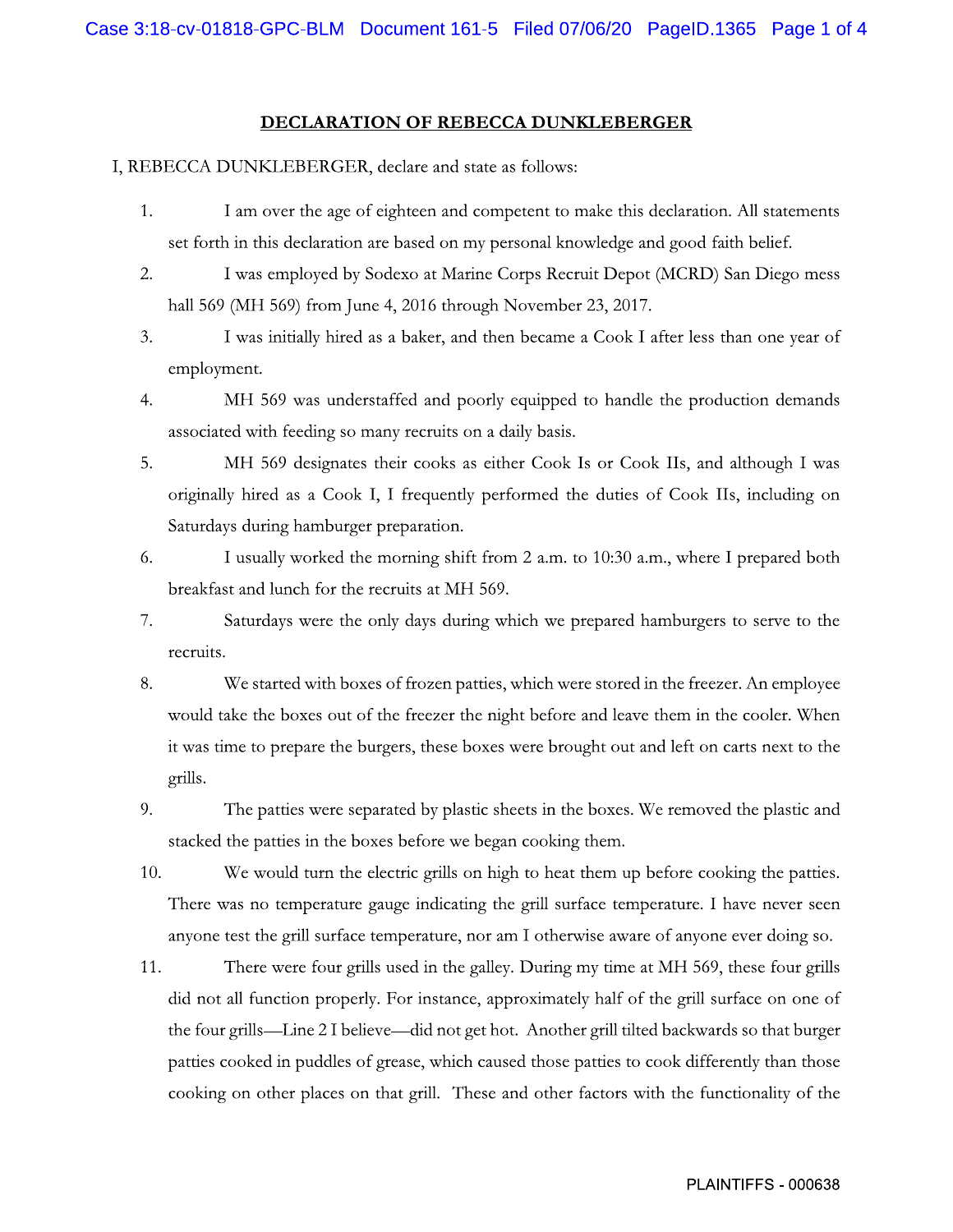grills limited the usable surface area for properly cooking burgers, which placed further demands on the pace at which we needed cook the thousands of patties necessary for a Saturday lunch service.

- When I worked on the Line 2 grill, I was slower to produce burgers because of the 12. broken half of the grill. We were often on a tight timeline to feed the recruits quickly and I would be reprimanded by management for taking too long. There was also pressure from the Drill Instructors to serve recruits quickly.
- 13. I cooked the patties in batches, trying to utilize all available grill space in order to maximize production. I believe that the grill space accommodated approximately 24-30 patties. I placed the patties on the grill by hand, one at a time, and made several rows.
- 14. Immediately after I had filled the grill surface with patties—which usually took about 2 minutes—I would begin flipping the burgers in the same order that I initially placed them. Once I had flipped the last burger, I would begin removing the burgers from the grill in the same order that I had placed them and flipped them.
- 15. In placing raw patties on the grills, I observed there was considerable variability in the extent to which the patties had thawed.
- 16. I was not trained by Sodexo how to prepare hamburgers, and I did not personally observe any cook receiving formal instruction or training on how to do so. I was never instructed how long hamburger patties were to be left on the grill, and I did not personally observe any cooks receiving formal instruction or training on that issue. I am not aware of any timing devices used at MH 569 to assist in cooking hamburger patties.
- 17. The patties were not thick enough for cooks to be able to insert the thermometers, so in order to gauge the temperature of the burgers I would stack the first three burgers from the batch on my spatula and insert the metal stem thermometer down through the middle of the stack. I did this once for every batch of patties I cooked. I was instructed by the chief cook to only take one temperature per batch to save time. I would then record this temperature in the HACCP log, which was kept by the grill.
- 18. I never observed any other employees checking the temperatures of their hamburger patties. I was never instructed by Sodexo on how to cook a patty; I prepared them the way I saw other cooks doing it. I was also never instructed on how to use a thermometer to take the temperature of the patties.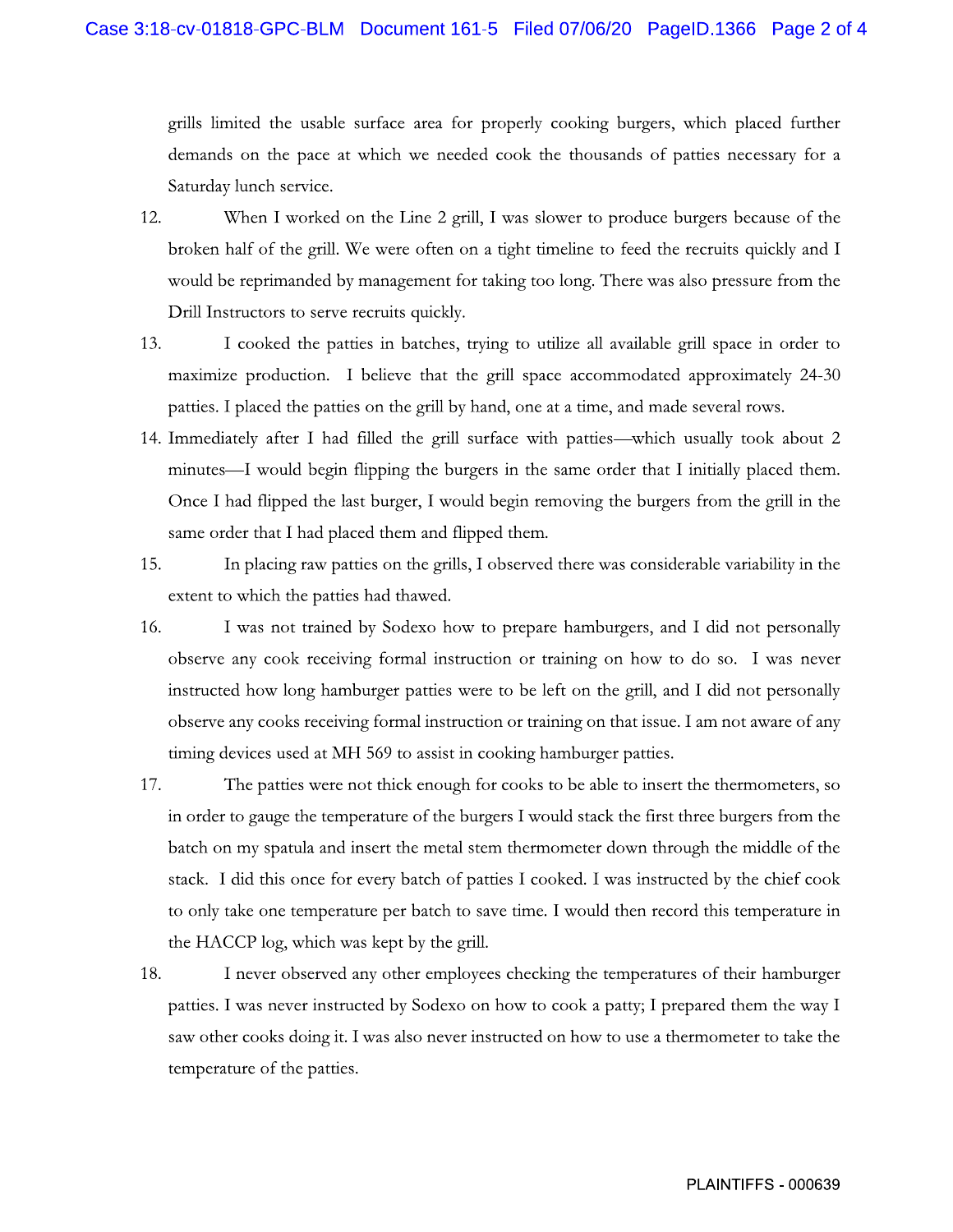- 19. There was no way for me to time how long the patties were cooked; there were no clocks visible if I was standing by the grills, nor were there any timers, so I estimated.
- 20. I cannot specifically recall how many boxes of hamburger patties I cooked on Saturday mornings, but I estimate that it was between one and two dozen boxes. Likewise, I cannot state with certainty how many patties I would cook on a single day, but it was many hundreds if not a thousand.
- 21. When I took the patties off the grill, I put them in the hot box. The patties would then be assembled on the buns then reheated in the ovens for around 15 minutes.
- 22. After the assembled burgers were removed from the ovens, they were put back into the hotbox and held until it was time to serve them on the line.
- 23. I never saw anyone check the temperature of the patties when they came out of the oven.
- 24. Burger patties that were cooked on any given line did not necessarily return to that line. For instance, burgers cooked on Line 2's grill would go into the oven but, once the burgers came out of the oven, they would be taken to whichever line needed burgers. Put simply, burgers made on Line 2's grill could end up being served at, for example, Lines 3 and  $4.$
- 25. The process for cooking the patties was poorly defined. I knew only that I was expected to get hundreds of patties cooked; my method of accomplishing my job was left to me. I recall that, on at least one occasion, management told us to put the frozen, raw patties directly into the oven and not cook them on the grill at all. Occasionally, we would not utilize the oven at all in the process, and take the patties directly from the grill to the hamburger assembly line. We routinely had to modify the patty cooking process because we were pressed for time or the equipment, like the grills, was not working properly. The goal was simply to get the food on the service line.
- 26. In general, more attention was paid to the food preparation for the Drill Instructors. For example, their grill was smaller and always working, as was their hot box. Drill Instructors could voice complaints about food served in MH 569; recruits could not.
- 27. Because they did not take the temperature of the patties on the grill, most employees did not record their temperatures in the HACCP logs in real time. I am unaware of any employee taking temperatures of all hamburger patties they cooked to ensure meeting the minimum temperature requirement. Given the volume of hamburger patties that had to be